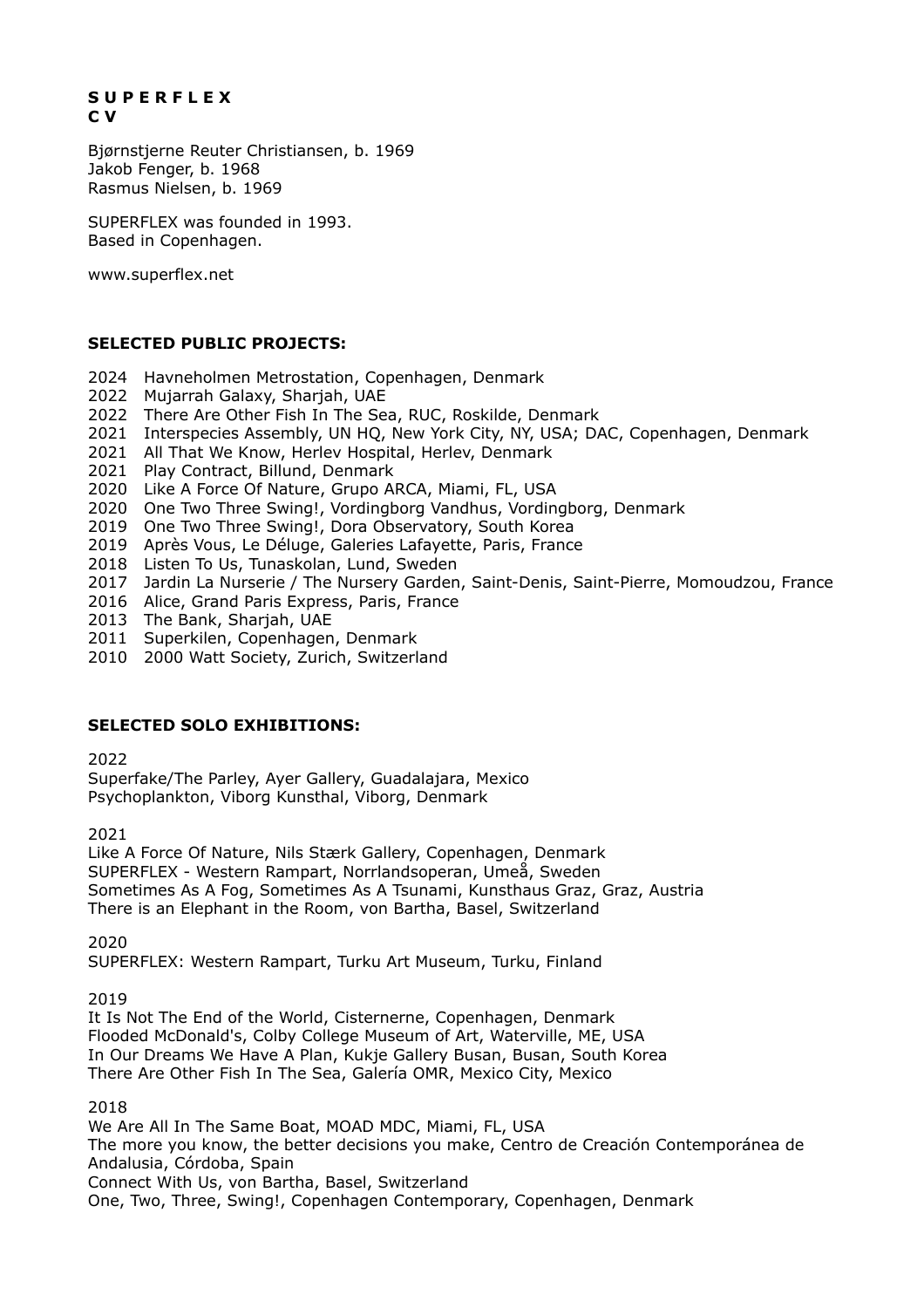Whatever Works, 1301PE, Los Angeles, CA, USA European Union Mayotte, CAM - Contemporary Art Museum St. Louis, St. Louis, MO, USA 2017 One, Two, Three, Swing!, Tate Modern, London, UK Euro, Hayward Gallery, London, UK C.R.E.A.M. - 5 year plan, Kunsthaus Graz, Graz, Austria Hospital Equipment, von Bartha, Basel, Switzerland Den Grønne Ø i Det Røde Hav, DIAS - Digital Interactive Art Space, Vallensbæk, Denmark Tate Exchange, Tate Modern, London, UK 2016 The Liquid State - one year project, 21st Century Museum of Contemporary Art, Kanazawa, Japan Superfake / The Parley, ASU - Arizona State University Art Museum, Tempe, AZ, USA The Corrupt Show and The Speculative Machine, MAC, Santiago, Chile Superfake / The Parley, Lunds Konsthall, Lund, Sweden The Corrupt Show, Las Naves, Valencia, Spain SUPERFLEX: Kwassa Kwassa, Project Gallery, Pérez Art Museum, Miami, FL, USA 2015 It's Permitted to Permit, Museum of Tomorrow, Rio de Janeiro, Brazil Euphoria Now, von Bartha, Basel, Switzerland You can't eat identity, Nils Stærk Gallery, Copenhagen, Denmark Modern Times Forever, FRAC Normandie Caen, Caen, France 2014 Rirkrit Tiravanija and SUPERFLEX, 1301PE, Los Angeles, CA, USA 2013 Working Title: A Retrospective Curated by XXXXXXXXX, Kunsthal Charlottenborg, Copenhagen, Denmark The Corrupt Show and the Speculative Machine, Fundación Jumex, Mexico City, Mexico SUPERFLEX: Mærsk - Operaen, Horsens Kunstmuseum, Horsens, Denmark SUPERFLEX, Jousse-Enterprise, Paris, France Flooded McDonald's, De Moines Art Center, Des Moines, IA, USA Modern Times Forever, Highline, New York City, NY, USA SUPERFLEX, Politikens Forhal, Copenhagen, Denmark SUPERFLEX: Flooded McDonald's, Lismore Castle Arts, Lismore, New South Wales, Australia 2012 SUPERFLEX + Simon Starling: Reprototypes, Triangulations and Road Tests, TBA21, Thyssen-Bornemisza Art Contemporary, Vienna, Austria Bent, Pressed, Compressed, Welded, and then Copied, Musée d'Art Moderne, St. Etienne, France Bankrupt Banks, Peter Blum Gallery, New York City, NY, USA Palestinian Eurovision, Nils Stærk Gallery, Copenhagen, Denmark Flooded McDonald's, The Cube Project Space, Taipei, Taiwan Modern Times Forever, 1301PE, Los Angeles, CA, USA 2011 Modern Times Forever, IHME Festival, Helsinki, Finland Flooded McDonald's, Museum Kunst der Westküste, Alkersum, Germany Flooded McDonald's, PILOT Gallery, Istanbul, Turkey e.g. (in collaboration with Simon Starling), Universalmuseum Joanneum, Graz, Austria Modern Times Forever, Jousse-Enterprise, Paris, France Foreigners, please don't leave us alone with the danes!, Nils Stærk Gallery, Copenhagen, Denmark The Financial Crisis, Sprengel Museum, Hannover, Germany A Cockroach Tour of the Science Museum, Science Museum, London, UK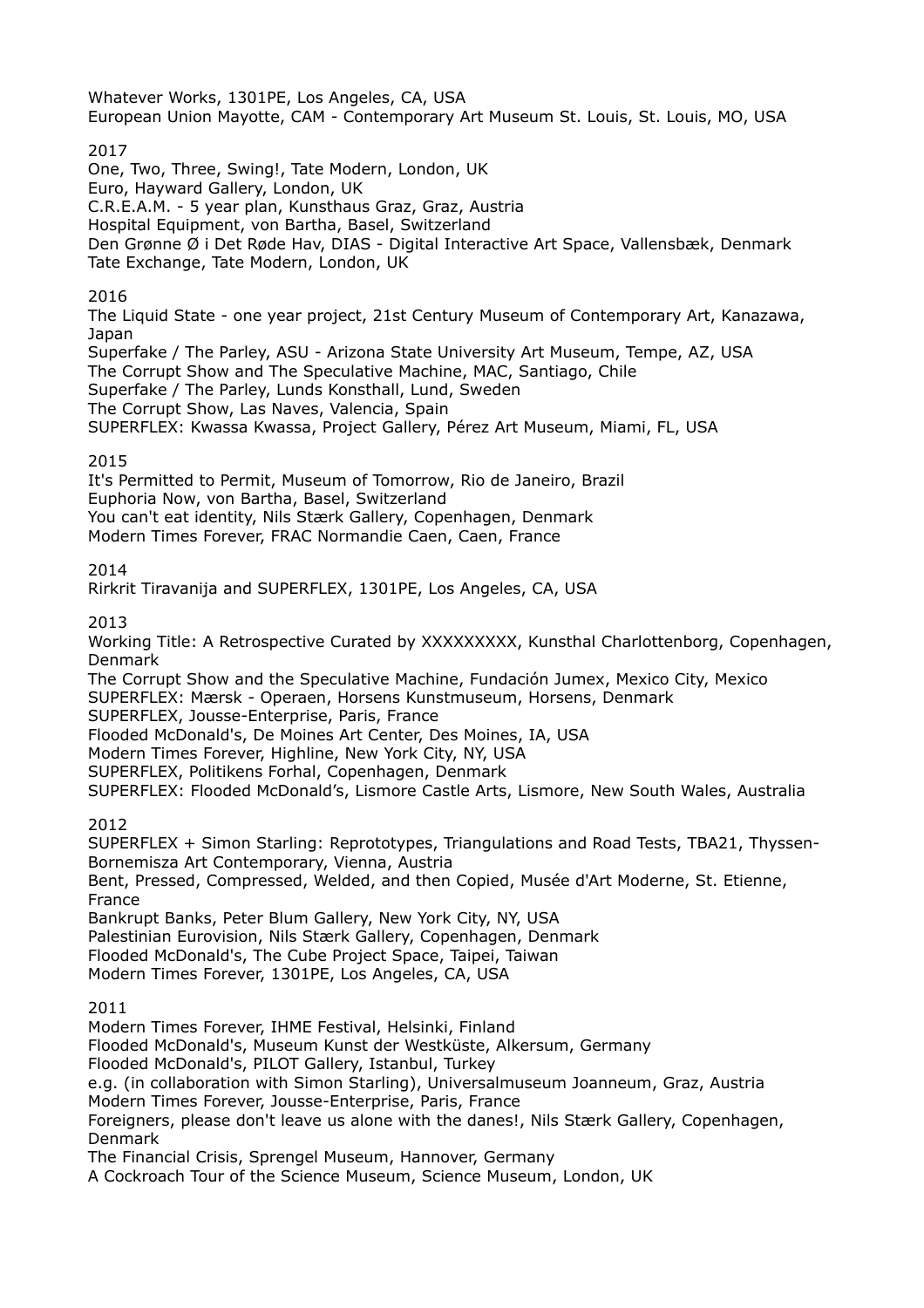2010

Flooded McDonald's, Peter Blum Gallery, New York City, NY, USA Flooded McDonald's, Oriel Mostyn Gallery, Llandudno, Wales, UK In-between Minimalism / Free Sol Lewitt, Van AbbeMuseum, Eindhoven, The Netherlands Crimetime, Vitensfabrikken (Science Centre), Sandness, Norway Flooded McDonald's, Hirshhorn Museum and Sculpture Garden - Smithsonian, Washington D.C., MD, USA SUPERFLEX: Hypnosis Group Session, Nils Stærk Gallery, Copenhagen, Denmark 2009

Flooded McDonald's, South London Gallery, London, UK Porcelain Pirates, Zeeuws Museum, Middelburg, The Netherlands Blackout (collaboration with Simon Starling), Brandts, Odense, Denmark Burning Car, Jousse-Entreprise, Paris, France SUPERFLEX, Fundação Nabuco, Recife, Brazil

The Financial Crisis, Nils Stærk Gallery, Copenhagen, Denmark Today We Don't Use The Word Dollars, One Day Sculpture, Auckland, New Zealand

# 2008

Burning Car, De Vleeshal, Middelburg, The Netherlands If value, then copy, Artspace, Auckland, New Zealand

## 2007

Copy Shop, Knoxville Art Gallery, Knoxville, USA FREE BEER & Counter-game strategies, Galleria Vermelho, São Paulo, Brazil Copy Right, 1301PE, Los Angeles, CA, USA Free Beer, Van Abbemuseum, Eindhoven, The Netherlands Supercopy Factory, Galerie La Box, École Nationale Supérieure d'Art de Bourges, Bourges, France

2006

FREE BEER & Counter-game strategies, Jack Hanley Gallery, San Fransisco, CA, USA

# 2005

Supershow / I was paid to go there, Kunsthalle Basel, Basel, Switzerland

# 2004

SUPERFLEX (Superdanish), The Power Plant, Toronto, Canada Free Shop, Gallery Side 2, Tokyo, Japan Self-organize / Guaraná Power, REDCAT Gallery, Los Angeles, CA, USA Supercopy / Occasionally Free / Open Market, Schirn Kunsthalle, Frankfurt, Germany Social Pudding (collaboration with Rirkrit Tiravanija), 1301PE, Los Angeles, CA, USA

2003

Counter-strike / Self-organize, Museum of Contemporary Art Kiasma, Helsinki, Finland Social Pudding (collaboration with Rirkrit Tiravanija), GfZK Leipzig, Leipzig, Germany

2002

Supergas, Kunstruimte Wagemanns, Grooningen, The Netherlands SUPERFLEX tools + counter-strike, Rooseum, Malmö, Sweden

#### 2001

Supertool, Rooseum, Malmö, Sweden (1 year project) The kitchen magazine station (collaboration with Rirkrit Tiravanija), Kunstverein Wolfburg, Wolfburg, Germany

2000

Superchannel / Coronation Court, Blue Coat Gallery, Liverpool, UK

#### 1999

Karlskrona2 / Utrecht2, CASCO Projects, Utrecht, The Netherlands SUPERFLEX Biogas in Africa, Artspace, Sydney, Australia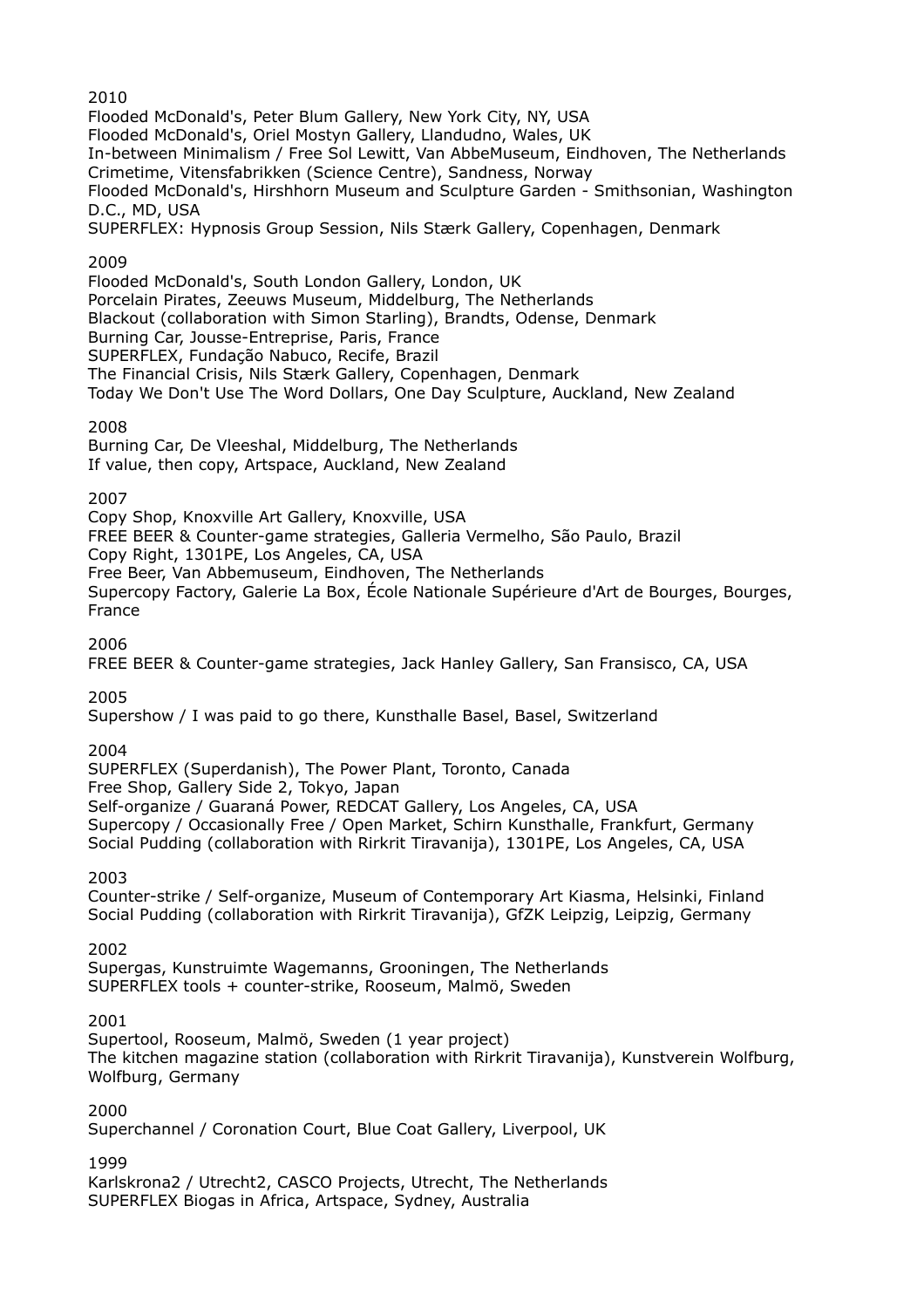TOOLS, Kunstverein Wolfburg, Wolfburg, Germany Superchannel, Artspace 1%, Copenhagen, Denmark Superchannel / Tenantspin, FACT - Foundation for Art and Creative Technology, Liverpool, UK

1998

SUPERFLEX Biogas in Africa, Accès Local, Paris, France Three public projects: www.karlskrona.org, Blekinge Museum, Karlskrona, Sweden

1997

SUPERFLEX Biogas in Africa, Atenum Art Museum, Helsinki, Finland

1996

Orange Ist Human, Service Gallery, Stockholm, Sweden

## **SELECTED GROUP EXHIBITIONS**

2022

Blue Assembly: Oceanic Thinking, UQ Art Museum, Brisbane, Australia Marmor, Kunsten, Aalborg, Denmark North Atlantic Triennial: Down North, Portland Museum of Art, Portland, OR, USA Forms Follows Energy, Lago Algo, Mexico City, Mexico The Power of Wonder, MUT - Museum unter Tage, Bochum, Germany

2021

Korat 2021: Butterflies Frolicking the Mud, Thailand Biennale, Korat, Thailand Sharity - teilen, tauschen, verzichten, Kunst(Zeug)Haus, Rapperswil-Jona, Switzerland Aquaria, MAAT - Museum of Art, Architecture and Technology, Lisbon, Portugal Amable desarme del yo, Centro de Arte La Regenta, Las Palmas, Canary Islands, Spain The American Way, Kunsten, Aalborg, Denmark Work it Out, Kunsten, Aalborg, Denmark It is not the End of the World, Kunsthalle Nairs, Scuol, Switzerland Hummings, KØS - Museet for kunst i det offentlige rum, Køge, Denmark Naturen taler: Natur og kommunikation, Sorø Kunstmuseum, Sorø, Denmark Institution Building, CIVA, Brussels, Belgium Where to Stand in the Wind, Fermynwoods Contemporary Art, East Carlton, UK Gravmonumenter, Aarhus Kunsthal, Aarhus, Denmark Little ASJC X Little KA / Grave Monuments, Art Sonje Center, Seoul, South Korea

2020

Desert X AlUla, AlUla, Saudi Arabia

Living in the Present Future, The National Museum in Szczecin, Szczecin, Poland Object Love, Museum Morsbroich, LevenKusen, Germany

Le Cours des Choses, CAPC - musée d'art contemporain de Bordeaux, Bourdeaux, France Living the City, Berlin-Tempelhoft Airport, Berlin, Germany

Alien Nation, Coral Gables Museum, Miami, FL, USA

Floating Utopias, Lunds Konsthall, Lund, Sweden

Life During Wartime, University of South Florida Contemporary Art Museum (online)

Als wir verschwanden. Vier Videoarbeiten, Bündner Kunstmuseum, Chur, Switzerland

2019

Desert X, Coachella Valley, CA, USA Vertiginous Data, MMCA, Seoul, South Korea Undefined Territories. Reflections on Postcolonialism, MACBA, Barcelona, Spain Concrete Contemporary, Museum Haus Konstruktiv, Zürich, Switzerland CPH:DOX, Copenhagen, Denmark This Must Be True, Khoj International Artists' Association, New Dehli, India Political Affairs. Language is not Innocent, Kunstverein in Hamburg, Hamburg, Germany Migration: Traces in an Art Collection, Tensta Konsthall, Spånga, Sweden Eldorado, lille3000, Lille, France Being Human, Wellcome Collection, London, UK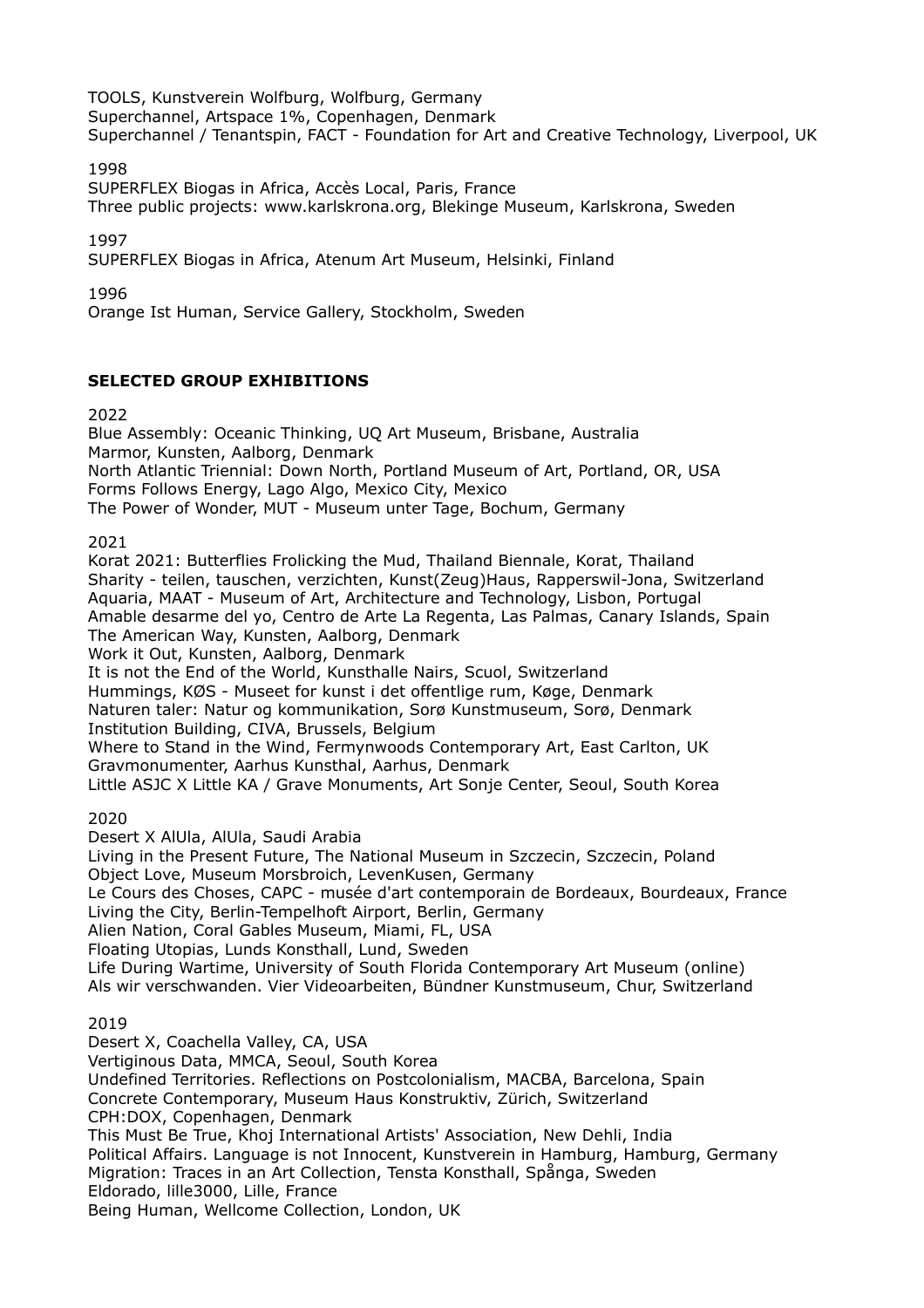Groups, Kunstverein Braunschweig, Braunschweig, Germany The Slipping Away, Gus Fisher Gallery, Auckland, New Zealand Unquiet Harmony: The Subject of Displacement, Sheldon Museum of Art, Lincoln, NE, USA Condo Shanghai: Space / Reflection, A+ Contemporary, Shanghai, China Eco-Visionaries, Matadero Madrid, Madrid, Spain CIRKUS, gl. Holtegaard, Holte, Denmark 7th Thessaloniki Biennale of Contemporary Art, Thessaloniki, Greece Art Strikes Back, Museum Jorn, Silkeborg, Denmark Living in the Present Future, Bornholms Kunstmuseum, Gudhjem, Denmark 2018 The Artist is Present, Yuz Museum, Shanghai, China Creators of European Digital Culture, The European Parliament, Brussels, Belgium Transit, KØS - Museet for kunst i det offentlige rum, Køge, Denmark The Playground Project - Outdoor, Bundeskunsthalle, Bonn, Germany Dismantling the Scaffold, Tai Kwun Contemporary, Hong Kong, China Debt, Qalandiya International, Khalil Sakakini Cultural Centre, Ramallah, Palestine Imagined Borders, 12th Gwangju Biennale, Gwangju, South Korea Eco-Visionaries, MAAT - Museum of Art, Architecture and Technology, Lisboa, Portugal Object Love, Museum De Domijnen, Sittard, The Netherlands 12th Gwangju Biennale, Gwangju, South Korea Anthropocenic: Art About the Natural World in the Human Era, Bates College Museum of Art, Lewiston, ME, USA Art / Action: Artists' Film, Modern Art Oxford, Oxford, UK Big Art, Kunsthal Charlottenborg, Copenhagen, Denmark Constructing the World: Art and Economy 1919 - 1939 and 2008 - 2018, Kunsthalle Mannheim, Mannheim, Germany Creative Infidelities. On Landscape Architecture of Topotek1, GfZK Leipzig, Leipzig, Germany Furniture by Artists, David Risley Gallery, Copenhagen, Denmark I SEE YOU, SCAD Museum of Art, Savannah, GA, USA Kunsthalle for Music, Witte de With Center for Contemporary Art, Rotterdam, The Netherlands La Complainte du Progrès, MRAC - Musée regional d'art contemporain, Sérignan, France Labor and Materials, 21c Museum Hotels, Bentonville, AR, USA Modelos tradicionales, C3A - Centro de Creación Contemporánea de Andalucía, Córdoba, Spain Møenlight Sonata, Kunsthal 44 Møen, Møn, Denmark Nordic Impressions, The Phillips Collection, Washington, D.C., USA Northern Exposure: Contemporary Nordic Arts Revealed, Nordic Museum, Seattle, WA, USA République Géniale, Kunstmuseum Bern, Bern, Switzerland Rising Waters, Brussels Urban Landscape Biennial, Brussels, Belgium Tale of an Ocean, La Mar de Músicas, Cartagena, Spain The Museum Imagined, Centro Pecci, Prato, Italy There Will Come Soft Rains, Kunstverein Basis, Frankfurt, Germany The Value of Freedom, Belvedere 21, Vienna, Austria 2017 ARoS Triennial - The Garden, ARoS, Aarhus, Denmark Elevation1049 - Avalanches, Gstaad, Switzerland 13th Sharjah Biennial Art Biennial, Sharjah, UAE Infinite Blue, Brooklyn Museum, New York City, NY, USA Kapitalströmung, Kunsthalle Tübingen, Tübingen, Germany Dizziness: Navigating the Unknown, Kunsthaus Graz, Graz, Austria Show Me The Money, Museum of Contemporary Art, Roskilde, Denmark Eat Me: Mad i kunst og design, Trapholt, Kolding, Denmark Artprojects Metzingen, Metzingen, Germany 24/7. Connected, CentroCentro, Madrid, Spain BFI London Film Festival, London, UK Anklaget - Design i Retten, Trapholt, Kolding, Denmark Berlin Short Film Festival, Berlin, Germany Botanical Garden Cualicán, Cualicán, Mexico

Apocalypse: End Without End, Das Naturhistorische Museum, Bern, Switzerland

Car Service II, Enterprise Projects Athens, Athens, Greece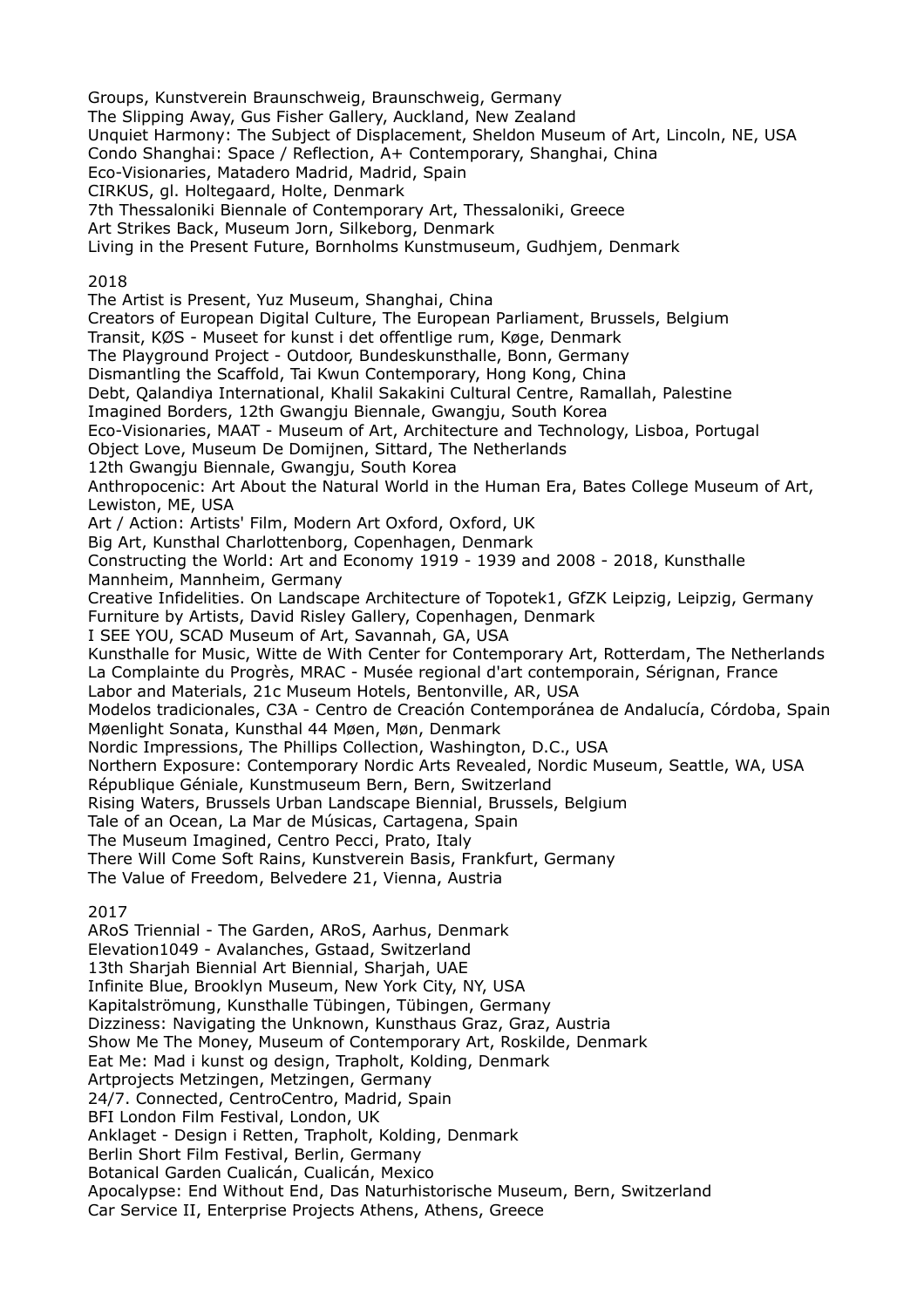Cool, Calm and Collected, ARoS, Aarhus, Denmark Dizziness: Navigating the Unknown, Centre for Contemporary Art Ujazdowski Castle, Warsaw, Poland and Kunsthaus Graz, Universalmuseum Joanneum, Graz, Austria Energi(ética), Monumento a los Héroes, Bogotá, Colombia Everyday Life - Signs of Awareness, 21st Museum of Contemporary Art, Kanazawa, Japan Group Therapy: Mental Distress in a Digital Age, The Big Anxiety, University of New South Wales, Sydney, Australia Hvad gør kunst på hospitaler?, KØS - Museum for kunst i det offentlige rum, Køge, Denmark Human Rights Art and Film Festival, Melbourne, Australia L'autre… De L'image à la Réalité, Maison Populaire, Montreuil, France Le travail à l'ouvre, FRAC Champagne-Ardenne, Reims, France Les Objets Domestiquent, FRAC Nord-Pas de Calais, Dunkerque, France CPH:DOX, Copenhagen, Denmark Staying Power, ASU - Arizona State University Art Museum, Tempe, AZ, USA Sunset Decor, Mariann Goodman Gallery, New York City, NY, USA Water Was Here Before, Corridor Project Space, Amsterdam, The Netherlands 2016 Nanjing International Art Festival, Nanjing, China Emscherkunst, Emscher, The Netherlands 6th Marrakech Biennial, Marrakech, Marocco 11th Shanghai Biennial, Shanghai, China APAP5, Anyang Public Art Project, Anyang, South Korea Betty and Edward Marcus Sculpture Park, Laguna Gloria, Contemporary Austin, Austin, TX, USA Cornucopia, Shepparton Art Museum, Shepparton, Australia Cycle Festival, Iceland Design and Violence, Trinity College, Science Gallery Dublin, Dublin, Ireland Fra Videokunst til Billedkunst, Nivaagaards Malerisamling, Nivaa, Denmark Human Rights in Film, Warsaw Watch Docs, Warsaw, Poland Money, Good and Evil, Staatliche Kunsthalle, Baden-Baden Museum, Baden-Baden, Germany Naturally Obscure, Passerelle Centre d'Art Contemporain, Brest, France No Man is an Island - The Satanic Verses, ARoS, Aarhus, Denmark On Repeat: The Disruptive Copy, Te Uru Waitakere Contemporary Gallery, Auckland, New Zealand Flagship Shelters, Roskilde Festival, Roskilde, Denmark Send in the Clowns, Nils Stærk Gallery, Copenhagen, Denmark Rotterdam International Film Festival, Rotterdam, Denmark The New Human, Moderna Museet, Stockholm, Sweden Trans-Pacific Transmissions: Video Art Across the Pacific, Art Gallery of Greater Victoria, Victoria, Canada We TransForm: Design between Dystopia and Utopia, Neues Museum, Nürnberg, Germany What Next: The Crash, 38CC, Delft, The Netherlands 2015 TOKYO - Sensing the Cultural Magma of the Metropolis, Museum of Contemporary Art, Tokyo, Japan Art Relay / Stafetteen, Gl. Strand, Copenhagen, Denmark Beaufort 2015: Beyond Borders, De Haan, Belgium 4th Dojima Biennale: Take Me To The River, Osaka, Japan The Way Things Go, Yerba Buena Center for the Arts, San Francisco, CA, USA 10th Baltic Contemporary Art Biennial, Szczecin, Poland Can You Hear Me? Music Labels by Visual Artists, Onomatopee project space, Eindhoven, The Netherlands Flowers for Poul, Galleri Bo Bjerregaard, Copenhagen, Denmark Group Therapy: Mental distress in a digital age, FACT - Foundation for Art and Creative Technology, Liverpool, UK Les ruses de l'intelligence, Parc Saint Léger - Centre d'art contemporain, Pougues-les-Eaux, France Lige ved næsten: socialengageret samtidskunst, Museet for Religiøs Kunst, Lemvig, Denmark Jakarta Biennale, Jakarta, Indonesia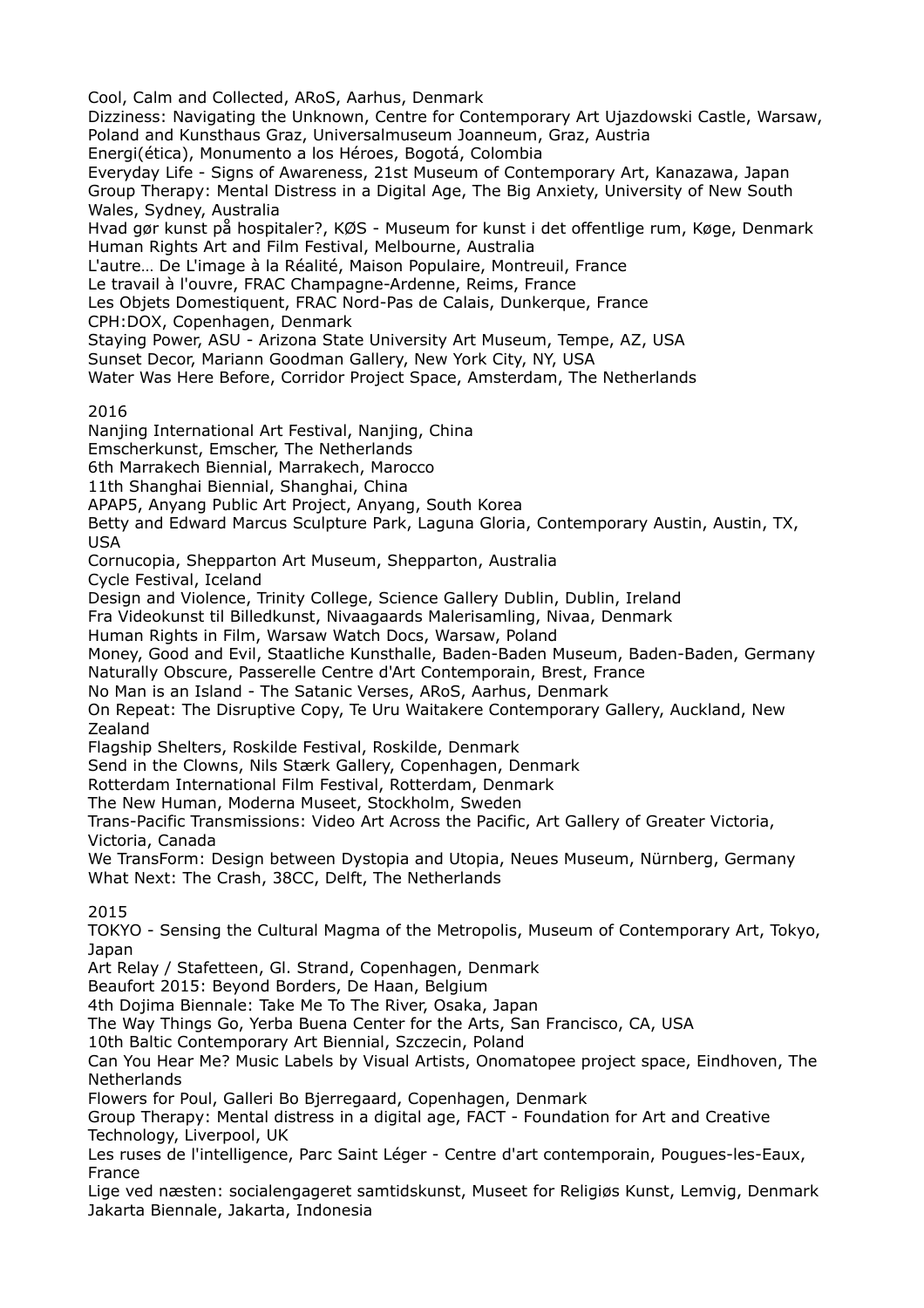Remember Lidice, Exhibition Block GmbH, Berlin, Germany The Maldives Exodus Caravan Show, LAZNIA, Centre for Contemporary Art, Gdansk, Poland

# 2014

Testigo Del Siglo, Museo de Arte de Zapopan, Zapopan, Mexico In \_ We Trust - Art and Money, Columbus Museum of Art, Columbus, USA Grip friheten! Take Liberty!, Museum of Contemporary Art, Oslo, Norway Insert 2014, IGNCA - Indira Gandhi Natiocal Centre for the Arts, New Delhi, India 600 Mio. Freunde und Komplizen, Künstlerhaus Wien, Vienna, Austria Anatomy of Anxieties, Edouard Malingue Gallery, Hong Kong, China Art Basel Film Section, Art Basel, Basel, Switzerland Bloodflames Revisted, Paul Kasmin Gallery, New York City, NY, USA Carl Nielsen og Anne Marie Carl-Nielsens Legat, Den Frie, Copenhagen, Denmark Damage Control: Art and Destruction since 1950, MUDAM, Luxembourg, Luxembourg and Hirshhorn Museum / Smithsonian, Washington D.C., MD, USA Day After Debt, Eli and Edythe Broad Art Museum, East Lansing, MI, USA Disobedience Archive, SALT Beyoglu, Istanbul, Turkey Fields: patterns of social, scientific and technological transformations, RIXC - The Centre for New Media Culture, Riga, Latvia Don't Embarrass the Bureau, Lunds Konsthall, Lund, Sweden New Ways of Doing Nothing, Kunsthalle Wien, Vienna, Austria Over and Over the Rainbow, Israeli Center for Digital Art, Holon, Isreal Picture Ballot! Monolithic Water, Kunsthaus Zürich, Zurich, Switzerland Re/Production, 1301PE, Los Angeles, CA, USA Reines Wasser: The Most Valuable Resource in the World, Lentos Kunstmuseum, Linz, Austria Still Waters Run Deep, Sculpture Odense14, Odense, Denmark examples to follow! expeditions in aesthetics and sustainability, examples to follow!, Zollverein, Germany and Museo Metropolitano de Lima, Lima, Peru The Maldives Exodus Caravan Show, CCA Andratx, Andratx, Spain; Silent Barn, New York City, NY, USA and Te Tuhi Centre for the Arts, Auckland, New Zealand The Talking Cure, Oakville Galleries, Oakville, ON, USA The Working Life, Judith Wright Centre of Contemporary Arts, Brisbane, Australia 2013 Without Reality There Is No Utopia, Yerba Buena Center for the Arts, San Fransisco, USA 9th Gwangju Biennale Folly Project, Gwangju, Korea Imagine Employment, MoMA PS1, New York City, USA The Spirit of Utopia, Whitechapel Art Gallery, London, UK Yes Naturally: How art saves the world, Gemeentemuseum Den Haag, The Hague, The Netherlands 11th Sharjah Art Biennial, Sharjah, UAE Turn off the Sun: Selections from la Colección Jumex, ASU Art Museum, Tempe, AZ, USA The Desire for Freedon: Art in Europa since 1945, Palazzo Reale, Milan Italy; Kumu Art Museum, Tallinn, Estonia and MOCAK - Muzeum Sztuki Wspólczenej, Krakow, Poland (Im)material Labour, Art Exchange, Colchester, Essex, UK (Un)natural Limits, Austrian Cultural Forum New York, New York City, NY, USA Bezine. The energies of your mind, La Triennale di Milano, Milan, Italy and Palazzo Re Enzo, Bologna, Italy Farmacias de Similares, Museo Jumex, Mexico City, Mexico It's a Political Economy, Stupid, Gallery 400, Chicago, IL, USA and Pori Art Museum, Pori, Finland In Deed: Certifications of Authenticity in Art, Contemporary Art Centre, Vilnius, Lithuania and Wetherspoon Art Museum, Greensboro, NC, USA Les Nouvelles Babylones, Parc Saint Léger - Centre d'art contemporain, Pougues-les-Eaux, France Nordic Outbreak, Scandinacia House, New York City, NY, USA People Have the Power, La Casa Encendida, Madrid, Spain near. closer, together, Sofia Contemporary, Sofia, Bulgaria The Unanswered Question - Iskele2, Neuer Berliner Kunstverein, Berlin, Germany Ways of working: the incidental object, Fondazione Merz, Turin, Italy Workplace, Mead Gallery, Warwick Arts Centre, Coventry, UK and Harris Museum and Art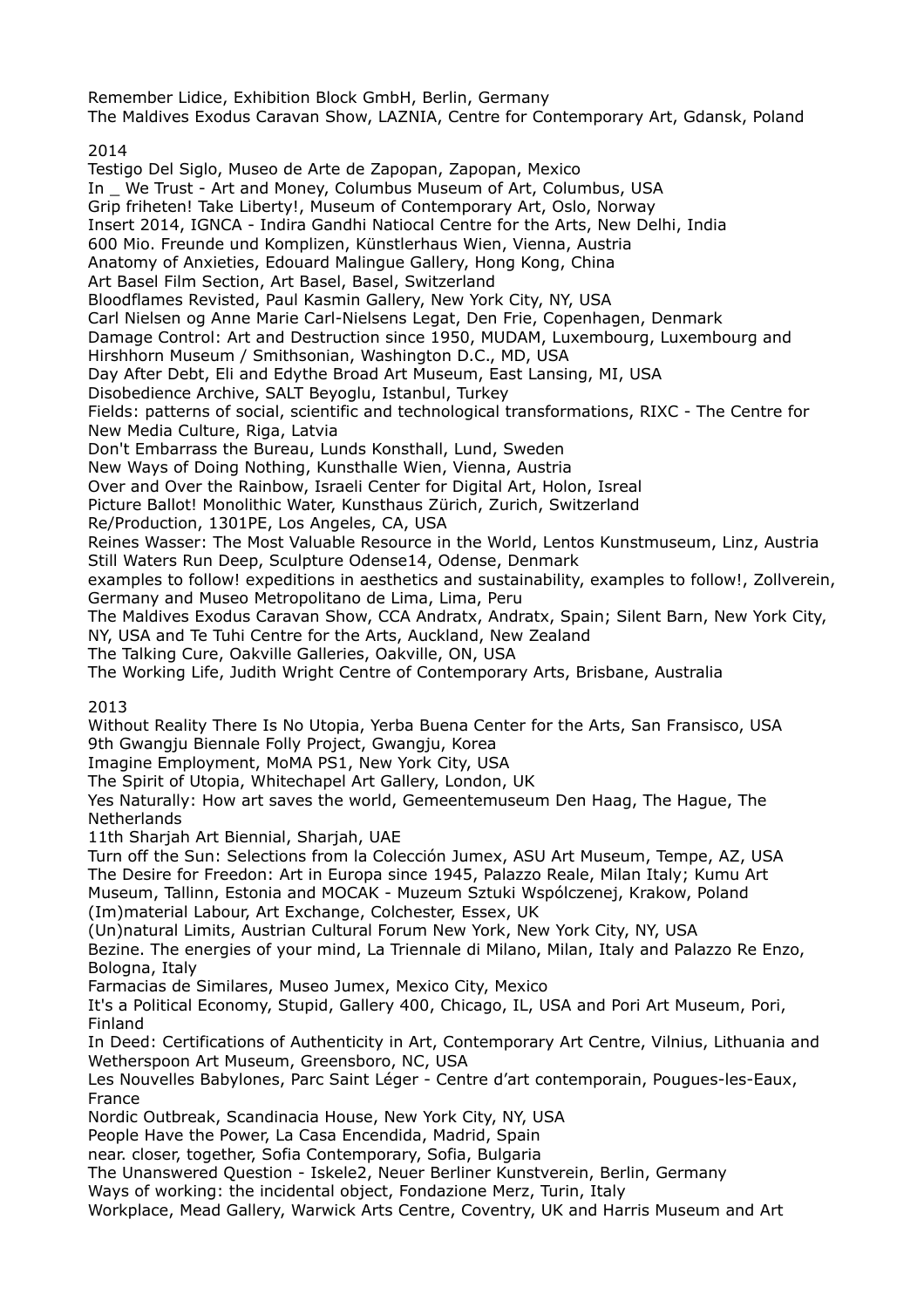Gallery, Preston, UK

examples to follow! expeditions in aesthetics and sustainability, Galeria Marta Traba, São Paulo, Brazil

2012

Print/Out, MoMA - Museum of Modern Art, New York City, NY, USA

TRACK, S.M.A.C.K., Ghent, Belgium

Creative Destruction, The Kitchen, New York City, USA

7th Liverpool Biennial, Liverpool, UK

Primer Acto / First Act, Tamayo Museum, Mexico City

Utopie Gesamtkunstwerk, Augarten Contemporary, Vienna, Austria

Show Off, Malmö Konsthall, Sweden and The Point Centre for Contemporary Art, Cyprus

4 Films, Peter Blum Gallery, New York City, NY, USA

Enacting populism in its mediæscape, Kadist Art Foundation, Paris, France

Around Every Corner, Elastic Gallery, Malmö, Sweden

Car Culture. The Car as a Sculpture, Lentos Kunstmuseum, Linz, Austria

Cartographies of Hope: Change Narratives, DOX - Centre for Contemporary Art, Prague, Czech Republic

Collaborations & Interventions, CCA Andratx, Andratx, Spain and Nymphius Projekte, Berlin, Germany

Matter of Choices, CCA Andratx, Andratx, Spain

How Much Fascism?, BAK - Basis voor Actuele Kunst, Utrecht, The Netherlands

Roesler hotel #20: The Good and the Bad, Galeria Nara Roesler, São Paulo, Brazil

The Desire for Freedon: Art in Europa since 1945, Deutsches Historisches Museum, Berlin, Germany

Touch, Futura Centre for Contemporary Art, Prague, Czech Republic

Underværker, KUNSTEN, Aalborg, Denmark

Utopia Gesamtkunstwerk, 21er Haus, Vienna, Austria

Independent People: Collaborations and Artist Initiatives, Reykjavik Arts Festival, Reykjavik, Iceland

In Deed: Certifications of Authenticity in Art, The Drawing Center, New York City, NY, USA; SALT Beyoglu, Istanbul, Turkey; Mumbai Art Room, Mumbai, India; Nero HQ, Rome, Italy and John M. Flaxman Library Special Collections, The School of the Art Institute of Chicago, Chicago, IL, USA

examples to follow! expeditions in aesthetics and sustainability, Iberia Art Centre for Contemporary Art, Beijing, China and Gallery Maskara, Mumbai, India

2011

Daydream Believer!!, Tokyo Metropolitan Museum of Photography, Tokyo, Japan 3rd Singapore Biennale, Singapore, Singapore

Living as Form, Creative Time, New York City, NY, USA

Details, Bergen Kunsthall, Bergen, Norway

4th Gwangju Design Biennale, Gwangju, South Korea

6th Momentum Biennial, Moss, Norway

5th Jakarta International Video Festival, Jakarta, Indonesia

Absentee Landlord, Walker Art Center, Minneapolis, MN, USA

2112: Imagining the Future, RMIT Gallery, Melbourne, Australia

Car Fetish. I drive therefore I am, Museum Tinguely, Basel, Switzerland

In Deed: Certifications of Authenticity in Art, Kabinetten van de Vleeshal, Middelsburg, The Netherlands; LA Galleria di Piazza San Marco, Venice, Italy and Khoj International Artists' Association, New Dehli, India

Involuntary, fordPROJECT, New York City, NY, USA

It's the Political Economy, Stupid, Open Space, Vienna, Austria

Out of Storage, Marres - Centre for Contemporary Culture, Maastricht, The Netherlands

Regress/Progress: Laboratory of the Future, Centre for Contemporary Art Ujazdowski Castle, Warsaw, Poland

Without Reality There Is No Utopia, CAAC - Centro Andaluz Arte Contemporáneo, Sevilla, Spain Temporal Anomalies, 5x6x9, Berlin, Germany

Terms of Belonging, Overgaden - Institut for Samtidskunst, Copenhagen, Denmark The Global Contemporary. Art World After 1969, ZKM - Centrum für Kunst und Medientechnologie, Karlsruhe, Germany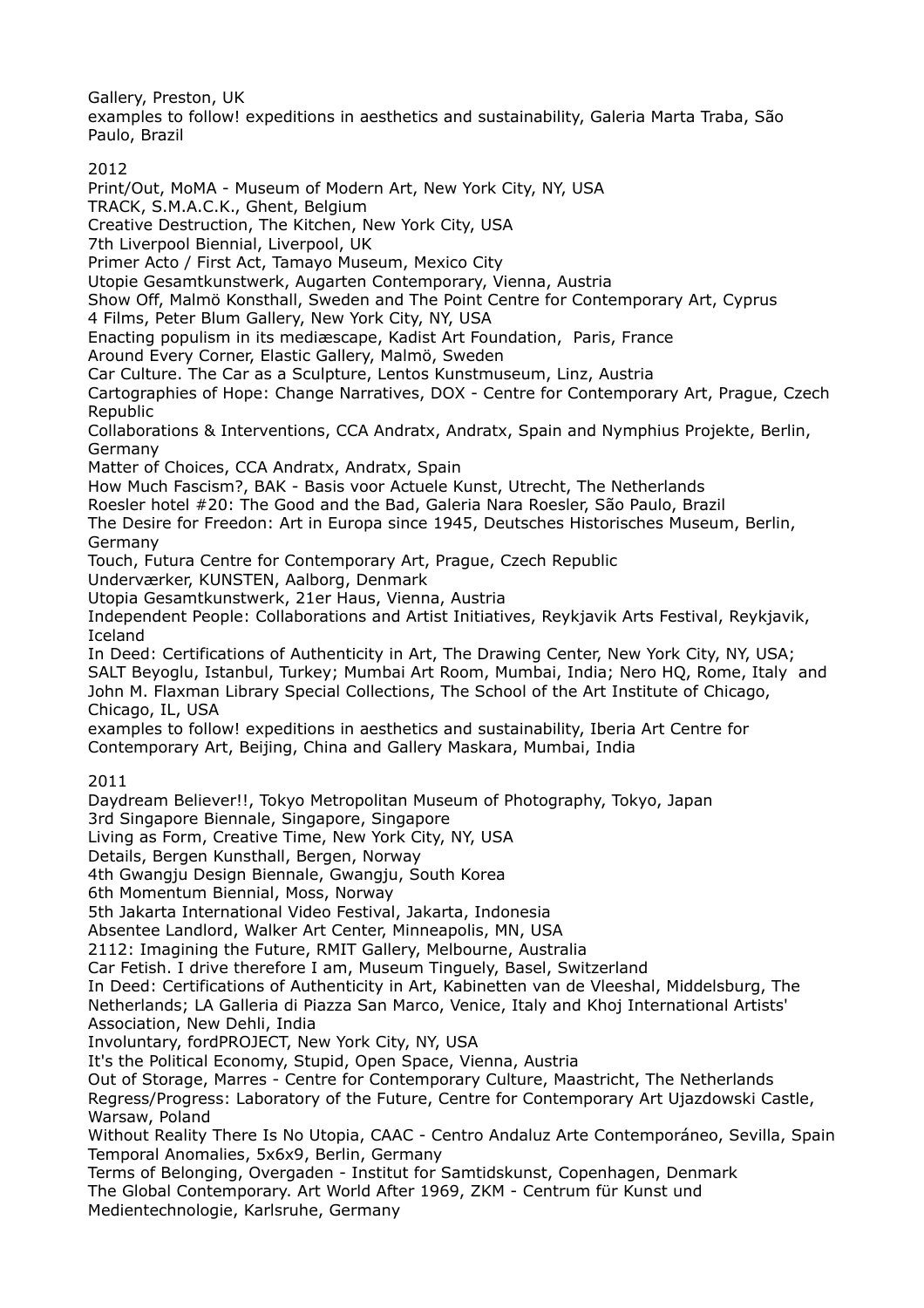On the Metaphor of Growth, Kunstverein Hannover, Germany Vermessung der Welt. Heterotopien und Wissensure in der Kunst, Kunsthaus Graz, Graz, Austria examples to follow! expeditions in aesthetics and sustainability, Zulturhalle Pfaffenhofen, Pfaffenhofen, Germany and Bauhaus Dessau Foundation, Dessau, Germany 2010 Ecologica, MAM, São Paulo, Brazil 8th Shanghai Biennial, Shanghai, China 10th Taipei Biennial, Taipei, Taiwan Destøy Design: Contemporary art and design from the Collection of FRAC Nord-Pas de Calais, MUDAC - Musée de design et d'arts appliqués contemporains, Lausanne, France The Graphic Unconscious, Philagrafika, Tyler School of Art, Philadelphia, PA, USA PowerGames, Ludwig Museum, Budapest, Hungary Fair Use: Information Piracy and Creative Commons in Art and Design, Glass Curtain Gallery, Columbia College, Chicago, IL, USA Five easy pieces, Gallery Franco Noero, Turin, Italy 21st Century: Art in the First Decade, QAGOMA - Queensland Art Gallery of Modern Art, Brisbane, Australia Broken Fall, Galleria Enrico Astuni, Bologna, Italy La Manif d'Art 5, The Québec City Biennial, Quebec, Canada Manufacturing Today, Kulturbunker Dora, Trondheim, Norway Midsummer Festival, Cork, Ireland One Room, One Work, 1301PE, Los Angeles, CA, USA Project Europa: Imagining the (Im)possible, Samuel P. Harn Museum of Art, University of Florida, Gainesville, FL, USA and Miriam and Ira D. Wallach Art Gallery, Columbia University, New York City, NY, USA Résilience, Espace d'Art Contemporain La Tôlerie, Clemont Ferrand, France Rethink Kakotopia, Tensta Konsthall, Spånga, Sweden Starter, ARTER - space for art, Istanbul, Turkey Survival Kit, Latvian Centre for Contemporary Art, Riga, Latvia Traversing The Fantasy, pt.2, The Cube Project Space, Taipei, Taiwan Uncertain Spector, EMPAC - Experimental Media and Performing Arts Center, Troy, NY, USA examples to follow! expeditions in aesthetics and sustainability, Uferhallen, KunstAktien, Berlin, Germany and Westindischer Kunstverein e.V., Gartow, Germany 2009 The World is Yours, Louisiana Museum of Modern Art, Humlebæk, Denmark One day sculpture, Auckland, New Zealand Frieze Films / Channel 4, Frieze Art Fair, London, UK Assume Nothing: New Social Practice, The Art Gallery of Greater Victoria, British Columbia, Canada Conventions, MOCA - Museum of Contemporary Art North Miami, Miami, FL, USA 11th Swiss Sculpture Exhibition, Biel, Switzerland 2nd Athens Biennale, Athens, Greece Black Hole, CCA Andratx, Andratx, Spain and Nymphius Projekte Berlin, Berlin, Germany Green Platform: Art Ecology Sustainability, Fondazione Palazzo Strozzi, Florence, Italy RETHINK Contemporary Art and Climate Change, Kunsthal Nikolaj, Copenhagen, Denmark Schönes Wetter heute, n'est-ce pas, Henning?, Kunsthal 44 Møen, Møn, Denmark Who is betting on 47?, Nassauische Kunstverein Wiesbaden, Wiesbaden, Germany Winter Light, 1301PE, Los Angeles, CA, USA 2008 5th Berlin Biennial, Berlin, Germany Terms of Use, Centro Cultural Montehermoso, Vitoria, Spain 6th Taipei Biennial, Taipei, Taiwan Collections: Permanent / Provisoire2, MUba - Musee des Beaux Arts, Tourcoing, France Dynamo08, Haugesund, Norway Food for Thought, U-TURN, Møn, Denmark Glasgow International Festival of Visual Art, Glasgow, UK

I Love Malmö Kumu Art Museum, Helsinki, Finland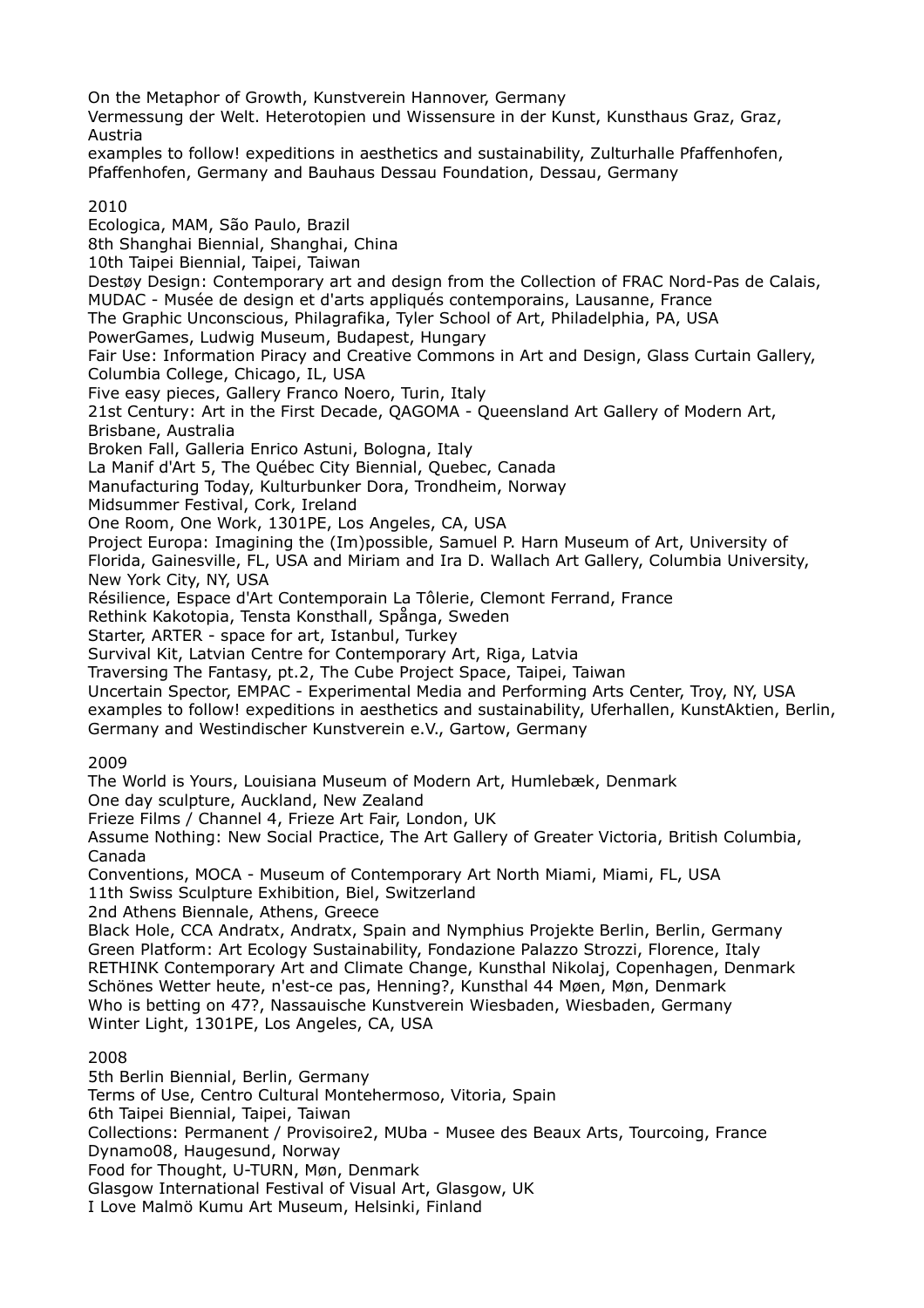Magazine08: Positive Critical Imagination, Edinburgh Art Festival, Edinburgh, UK Manual CC. Instructions for Beginners and Advanced Players, Centre for Contemporary Art Ujazdowski Castle, Warsaw, Poland

Nomad Academy Goes Public, Sharjah Art Museum, Sharjah, UAE

Who killed the painting?, Neves Museum - Staatliches Museum für Kunst und Design, Nürnberg, Germany

Working Men, Galerie Analix Forever, Geneva, Switzerland

Prospect1, Prospect New Orleans, New Orleans, LA, USA

## 2007

Social Systems, Tate St. Ives, St. Ives, UK

Cómo vivir juntos, MAC Museo de Arte Contemporáneo, Santiago, Chile

2nd Moscow Biennale of Contemporary Art, Moscow, Russia

Modelle für Morgen, Europäische Kunsthalle Köln, Cologne, Germany

27a Bienal de São Paulo: Cómo vivir juntos, MAC - Museo de Arte Contemporáneo, Santiago, Chile

Achtung! Kunst!, Det Nationale Fotomuseum, Det Kgl. Bibliotek, Copenhagen, Denmark Existencias, MUSAC - Museo de Arte Contemporáneo de Castilla y León, León, Spain Wouldn't it be nice… Wishful thinking in art and design, Centre d'Art Contemporain, Geneva, Switzerland; The Somerset House, London, UK and Museum für Gestaltung, Zurich, **Switzerland** 

## 2006

Radical Software, CCA Wattis Institute for Contemporary Arts, San Fransisco, USA and Den Frie, Copenhagen, Denmark

SID NED!, Nørrebro, Copenhagen, Denmark

Group Therapy, MUSEION - Museo d'Arte Moderna e Contemporanea, Bolzano, Italy 27th São Paulo Biennial, São Paulo, Brazil

Shiftscale - Sculpture at the Extended Field, Kumu Art Museum, Tallinn, Estonia

6th Gwangju Biennale, Gwangju, South Korea

Art Link, Göteborgs Konsthall, Gothenburg, Sweden

EVA Internation Biennial, Limerick, Ireland

Exportable Good: Danish Art Now, Krinzinger Projekte, Vienna, Austria

Global Groove, The Art Gallery of Knoxville, Knoxville, TN, USA

Glocalization, The Berezdivin Collection, Santurce, Puerto Rico

Regarding Denmark, Ileana Tounta Contemporary Art Centre, Athens, Greece

The show will be open when the show will be closed, Kadist Art Foundation, Paris, France PLUS 700%: FREE SHOP, KBH Kunsthal, Copenhagen, Denmark

2005

9th International Istanbul Biennial, Istanbul, Turkey

D.Day, Centre Pompidou, Paris, France

Populism, Contemporary Art Centre, Vilnius, Lithuania; National Museum of Art, Architecture and Design, Oslo, Norway; Stedelijk Museum, Amsterdam, The Netherlands and Frankfurter Kunstverein, Frankfurt, Germany

Emergencias, MUSAC - Museo de Arte Contemporáneo de Castilla y León, Léon, Spain

Collective Creativity, Kunsthalle Fridricianum, Kasel, Germany

Shrinking Cities, GfZK Leipzig, Leipzig, Germany,

Crosstown Traffic: Cutting edge video art from FACT, Apeejay Media Gallery, New Delhi, India ErsatzStadt, Volksbühne am Rosa-Luxemburg-Platz, Berlin, Germany

Zero Interest!, Galleria Civica d'Arte Contemporarea of Trento, Trento, Italy

Utopia Station, World Social Forum, Porto Alegre, Brazil

2004

Utopia Station II, Haus Der Kunst, Munich, Germany Socle du Monde 2, Herning Kunstmuseum, Herning, Denmark Controlled Democracy, White Space Gallery, London, UK Minority Report: Challenging Intolerance in Contemporary Denmark, Århus Kunstbygning, Aarhus, Denmark Monument - Samtidskunst i byrummet, Copenhagen, Denmark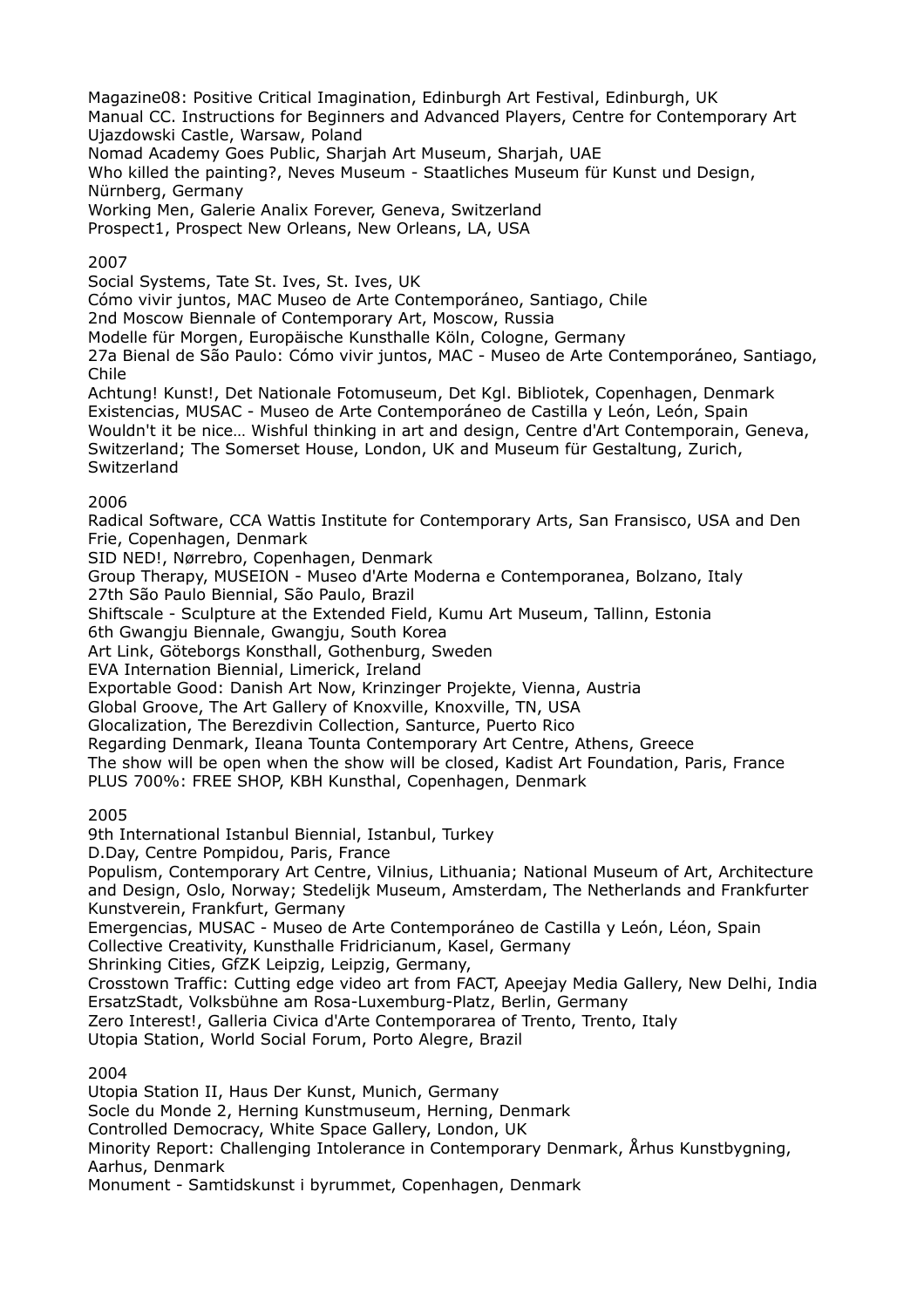2003

Happiness: a survival guide for art and life, Mori Art Museum, Tokyo, Japan Utopia Station, 50th Venice Biennale, Venice, Italy Nobody is an Island, GAK - Gesellschaft für Aktuelle Kunst, Bremen, Germany Arcadia: the other life of video games, Govett-Brewster Art Gallery, New Plymouth, New Zealand Global Priority, Herter Art Gallery - University of Massachusetts, Amherst, MA, USA

# 2002

BIG, Torino Biennial, Turin, Italy Everything can be different, ICI traveling exhibition, USA Open Source Art Hack, New Museum, New York City, NY, USA The Global Complex, Grazer Kunstverein, Graz, Austria and O.K. Centrum für Gegenwartskunst, Linz, Austria Ecovention, CAC, Cincinnati, OH, USA Vollsmose public sculpture project, Odense, Denmark 4th Gwangju Biennale, Gwangju, South Korea We are all sinners, Museo Tamayo, Mexico City, Mexico and MARCO - Museo de Arte Contemporáneo de Monterrey, Monterrey, Mexico

2001

2nd Berlin Biennial, Berlin, Germany Pyramids of Mars 2, Barbican Centre, London, UK 4FREE, BüroFriedrich, Berlin, Germany 5th Sharjah Biennial, Sharjah, UAE Everything can be different, ICI - Independent Curators, traveling exhibition, USA The Gift, Palazzo della Papesse, Siena, Italy and Centro Culturale Candiani, Mestre, Italy Art and Digital Media, Transmediale.01, Berliner Kulturveranstaltung, Berlin, Germany Utopia Now!, CCAC Watts Institute for Contemporary Arts, San Fransisco, CA, USA Visionsindustri, Vestsjællands Kunstmuseum, Sorø, Denmark

2000

Democracy, RCA - Royal College of Art, London, UK Plan B, DeAppel, Amsterdam, The Netherlands Unhomely Home, Kunstverein Wolfsburg, Germany 1st Echigo-Tsumari Art Triennial, Nigata, Japan NORTH Contemporary Art from Northern Europe, Kunsthalle Wien, Vienna, Austria What If. Art on the verge of architecture and design, Moderna Museet, Stockholm, Sweden More works about building & food (collaboration with Rirkrit Tiravanija and Tobias Rehberger), Fundição de Oeiras, Oeiras, Portugal

1999

Cities on the move, Museum of Contemporary Art Kiasma, Helsinki, Finland and Louisiana Museum of Modern Art, Humlebæk, Denmark H99, Helsingør Værft, Helsingør, Denmark New Life, Sogetsu Art Museum, Hillside Gallery, Tokyo, Japan

1998

Something is Rotten in the State of Denmark, Kunsthalle Fridericianum, Kassel, Germany Copenhagen Video, New Museum of Contemporary Art, New York City, USA Bicycle Thieves, Monk Parakeet, Chicago, IL, USA Never Been in a Riot, Transmission Gallery, Glasgow, UK Transatlántico. Diseminación, Cruce y Desterritorialización, CAAM - Centro Atlántico de Arte Moderno, Las Palmas, Mallorca, Spain

1997

New Art from Denmark and Scandia, Louisiana Museum of Modern Art, Humlebæk, Denmark Cruising, Kunstforeningen, Copenhagen, Denmark Politisk Kunst, Kørners Kontor, Copenhagen, Denmark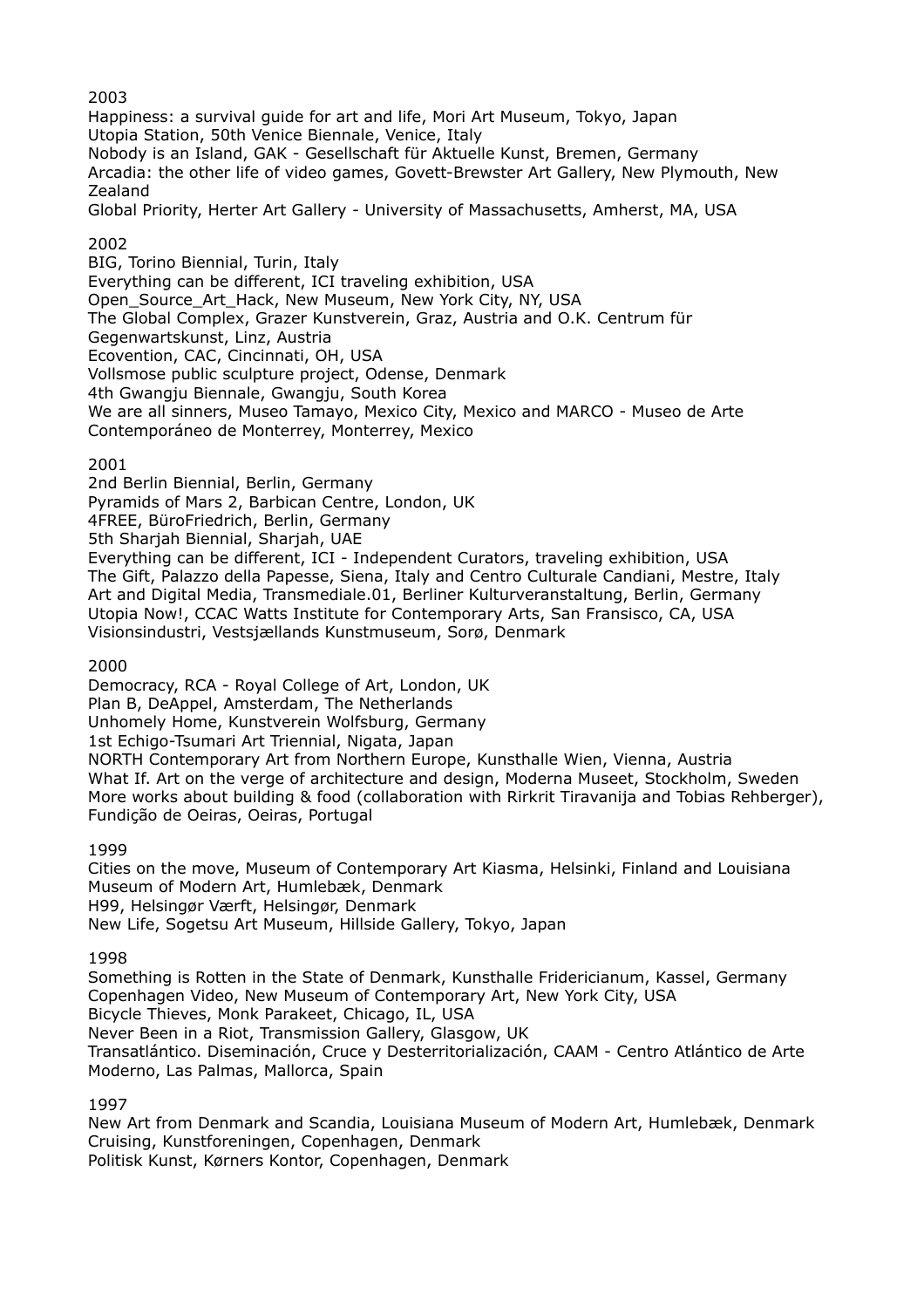9 Dimensional Theory, Nikolaj Kunsthal, Copenhagen, Denmark ArtGenda96, Øksnehallen, Copenhagen, Denmark Cocktail Party, SAGA Basement, Copenhagen, Denmark Proms III, Brandts, Odense, Denmark

1995

2D, Nikolaj Kunsthal, Copenhagen, Denmark Container95, Brandts, Odense, Denmark Kunst på spritten, De Danske Spritfabrikker, Roskilde, Denmark Maleri efter Maleri, Kastrupgårdsamlingen, Copenhagen, Denmark RAM, Portalen - Køge Bugt Kulturhus, Køge, Denmark Skulpturpark Billund, Billund, Denmark

1994

Åbningsudstilling, SAGA Basement, Copenhagen, Denmark Årsudstillingen, Det Kongelige Danske Kunstakademi, Copenhagen, Denmark

1993

Forårsudstillingen, Kunsthal Charlottenborg, Copenhagen, Denmark Openingshow, Galleri Nicolai Wallner, Copenhagen, Denmark

## **SELECTED PUBLIC COLLECTIONS:**

Tate Modern, London, UK MoMA, New York City, NY, USA GfZK - Galeries für Zeitgenössische Kunst, Leipzig, Germany Arken - Modern Museum of Art, Ishøj, Denmark National Museum of Art, Copenhagen, Denmark Royal National Photo Collection, Copenhagen, Denmark MUSAC - Museo de Arte Contemporáneo de Castilla y León, León, Spain Louisiana Museum of Modern Art, Humlebæk, Denmark Jumex Collection, Mexico City, Mexico Malmö Konstmuseum, Malmö, Sweden Frac du Nord - Pas de Calais, Dunkerque, France Museum Boijmans van Beuningen, Rotterdam, The Netherlands MUSEION, Bolzano, Italy Van Abbemuseum, Eindhoven, The Netherlands Kunsten, Aalborg, Denmark Queensland Art Gallery, Brisbane, Australia Kunsthaus Zurich, Zurich, Switzerland

#### **SELECTED AWARDS / MARKS OF HONOR:**

2021 The Crown Price Couple's Cultural Award, Denmark 2017 TBA21 Expeditions Leaders of The Current 2017 Wild Dreamer Award, Subversive Film Festival, Croatia 2016 Aga Khan Award for Architecture (Superkilen) 2015 Grand Prix, T-Mobile New Horizons International Film Festival, Poland (Kwassa Kwassa) 2014 Carl Nielsen and Anne Marie Carl-Nielsen Art Grant, Denmark 2013 Mies van der Rohe Prize - Finalist 2013 Civic Trust Award, UK 2013 Institute Honor Awards for Regional and Urban Design, USA 2013 Architect Magazine - Design Review 2013 Citation - Category: Play 2013 German Landscape Architecture Prize 2013 Red dot: Best of the Best award 2012 IEDC - International Economic Development Council, Promotional awards

1996